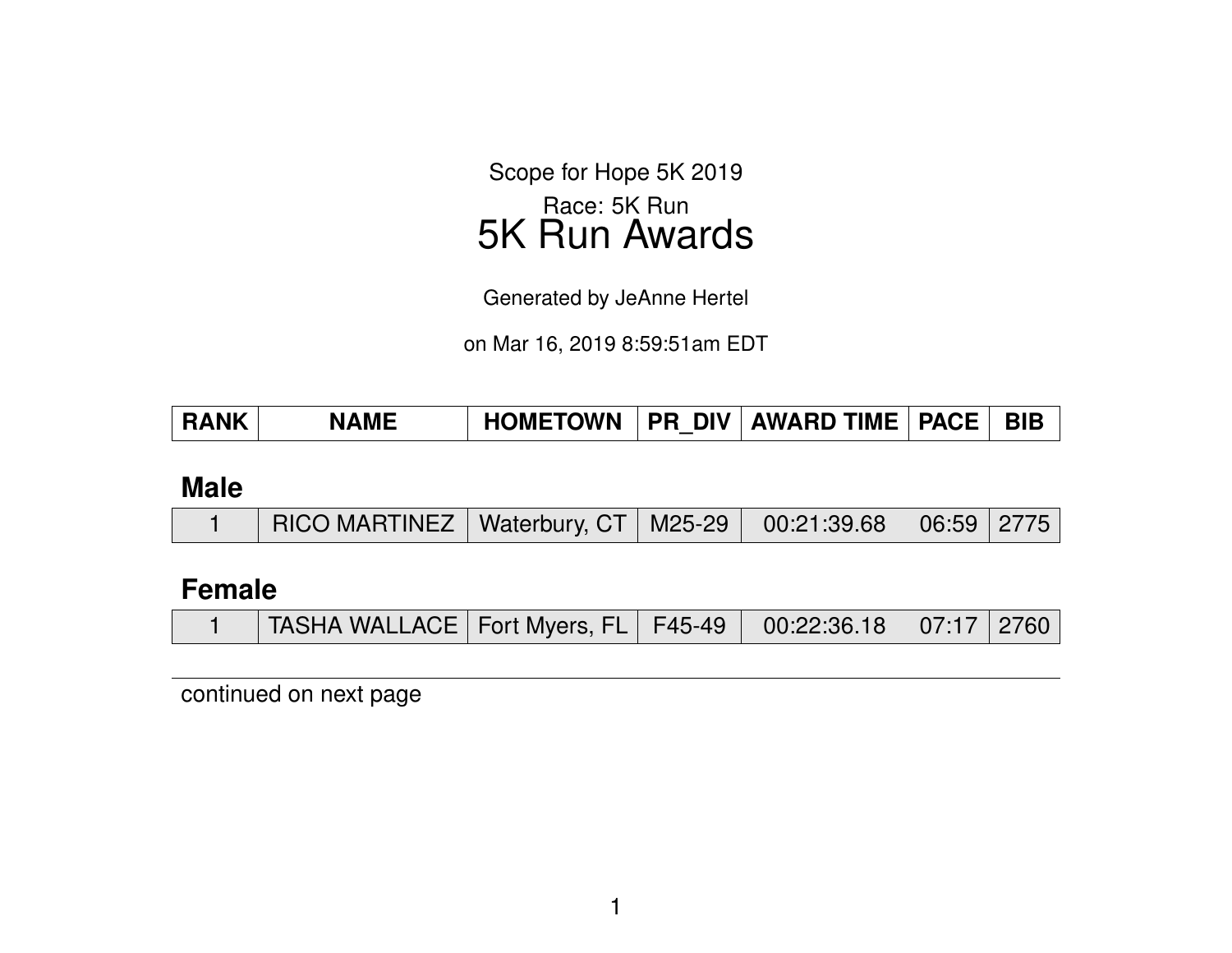| <b>RANK</b>     | I   PR_DIV   AWARD TIME   PACE  <br><b>HOMETOWN</b><br><b>NAME</b> |                         |  |             |                             | <b>BIB</b> |  |  |  |
|-----------------|--------------------------------------------------------------------|-------------------------|--|-------------|-----------------------------|------------|--|--|--|
| <b>M-MASTER</b> |                                                                    |                         |  |             |                             |            |  |  |  |
|                 | <b>JIM GLENDON</b>                                                 | Fort Myers, FL   M70-74 |  | 00:22:23.87 | $\mid 07:14 \mid 2709 \mid$ |            |  |  |  |

# **F-MASTER**

| TAQUIA WALLACE<br><b>TAJITA WALLAUL</b> | Fort Myers, FL F45-49 |        | 00:22:36.18 | <del>07:17</del>   <del>2760</del> |  |
|-----------------------------------------|-----------------------|--------|-------------|------------------------------------|--|
| <b>JODI KURTENBACH</b>                  | Milan, IL             | F45-49 | 00:23:54.34 | 07:43 2679                         |  |

# **M-GRANDMASTER**

| <b>HILL OF LITION</b><br><del>JUNI QLENDON</del>                 | N <del>Fort Myers, FL</del> │ <del>M70-74</del> │ | <del>00:22:23.87</del> | │ <del>07:14</del> │ <del>2709</del> │ |  |
|------------------------------------------------------------------|---------------------------------------------------|------------------------|----------------------------------------|--|
| 「 GARY ROMESSER │Fort Myers, FL│M65-69│ 00:22:33.22 │07:16│2749│ |                                                   |                        |                                        |  |

# **F-GRANDMASTER**

|  | <b>MARY KAY ICKES</b> | Stow, OH | F60-64 | 00:26:06.12 | $\mid$ 08:26   2695 |  |
|--|-----------------------|----------|--------|-------------|---------------------|--|
|--|-----------------------|----------|--------|-------------|---------------------|--|

# **M-SENIOR GRANDMASTER**

|                          | <b>IIM OF FRIDOM</b><br>$\overline{J}$ | $L_{\text{out}}$ $M_{\text{max}}$ $\Gamma$   $M$ 70 74<br>्राणा ाणप्रत <b>ऽ, तट</b>   ाणा/0-7क <sub>ा</sub> |  | 0.0000007 | \ <del>07:14</del>   <del>2709</del> \ |  |  |  |  |
|--------------------------|----------------------------------------|-------------------------------------------------------------------------------------------------------------|--|-----------|----------------------------------------|--|--|--|--|
| santinusal am may timpop |                                        |                                                                                                             |  |           |                                        |  |  |  |  |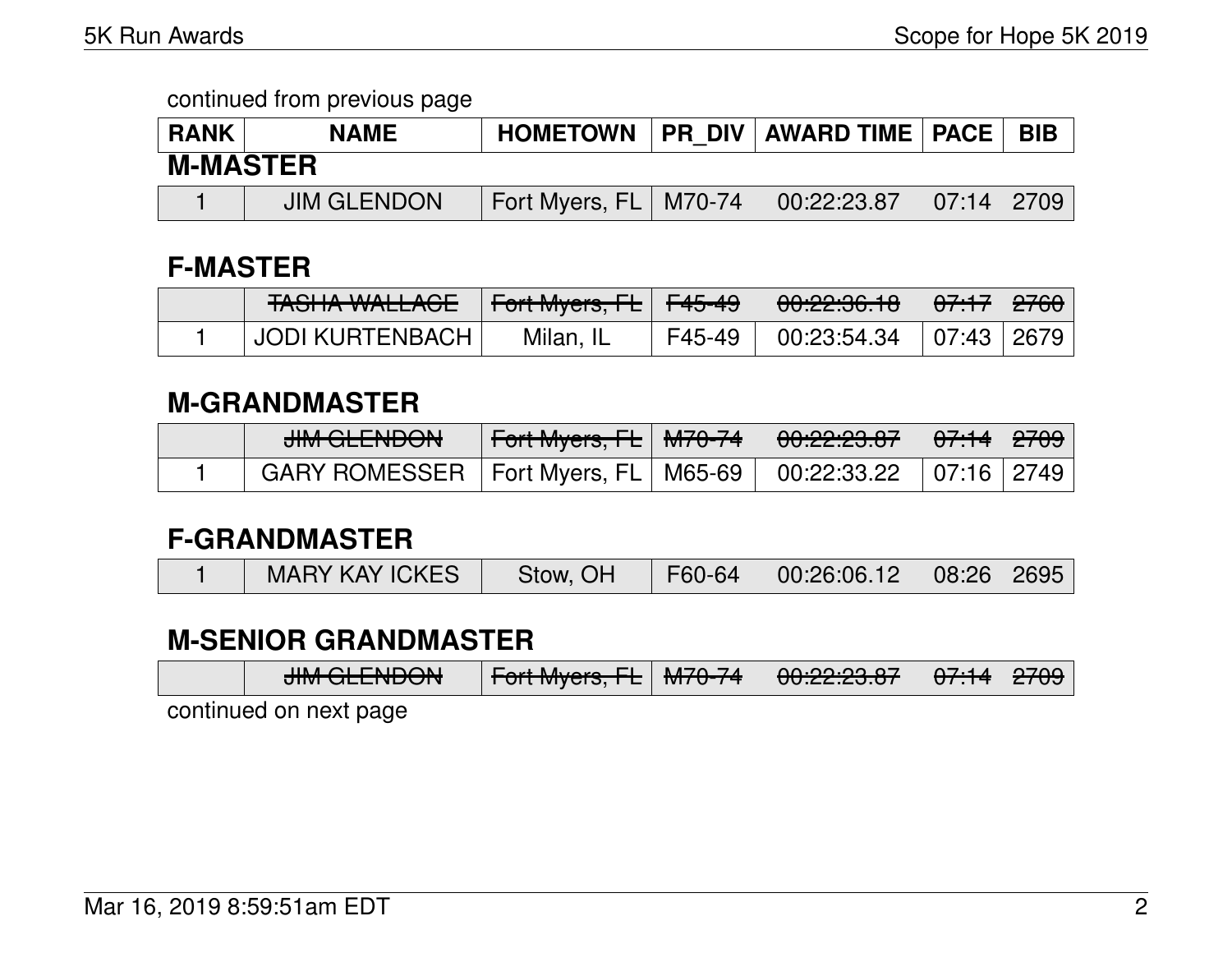| <b>RANK</b> | <b>NAME</b>                              | <b>HOMETOWN</b>      | <b>PR DIV</b>     | AWARD TIME   PACE                  |                    | <b>BIB</b>        |
|-------------|------------------------------------------|----------------------|-------------------|------------------------------------|--------------------|-------------------|
|             | CADV DOMECCED<br><del>UAITHUMLOOLN</del> | Fort Myers, FL       | <del>M65-69</del> | <u>ഹഹഹ ഹ</u><br><u>UU.CZ.UU.CZ</u> | <del>07:16</del> I | l <del>2749</del> |
|             | <b>STEVE PEPE</b>                        | Fort Myers Beach, FL | M60-64            | 00:23:39.99                        | 07:39              | 2779              |

# **F-SENIOR GRANDMASTER**

| MANDV VAVIOLED<br><b>MARTINAL IVILLO</b> | Stow, OH         | F60-64 | 00:26:06.12     | <del>08:26</del> ∣ <del>2695</del> ∣ |  |
|------------------------------------------|------------------|--------|-----------------|--------------------------------------|--|
| <b>NANCY CARESTIA</b>                    | Lehigh Acres, FL | F60-64 | $00:27:19.18$ i | 08:49   2730                         |  |

### **M1-11**

| <b>SAWYER KURTENBACH</b> | Milan, IL      | $M1 - 11$ | $\mid$ 00:27:19.55 $\mid$ 08:48 $\mid$ 2678 $\mid$ |  |
|--------------------------|----------------|-----------|----------------------------------------------------|--|
| <b>GRADY TURNER</b>      | Lake Wales, FL | $M1 - 11$ | $00:40:31.04$   13:03   2778                       |  |

## **F1-11**

| <b>JAEDYN HOOVIS</b> | Fort Myers, I | 00:35:15.46 | . 11:21 / | 2675 |
|----------------------|---------------|-------------|-----------|------|

### **M12-15**

| <b>TREY WAGNER</b>     | Fort Myers, FL |  | M12-15 00:22:57.45 07:24 2696 |  |  |  |  |  |  |
|------------------------|----------------|--|-------------------------------|--|--|--|--|--|--|
| continued on nevt nage |                |  |                               |  |  |  |  |  |  |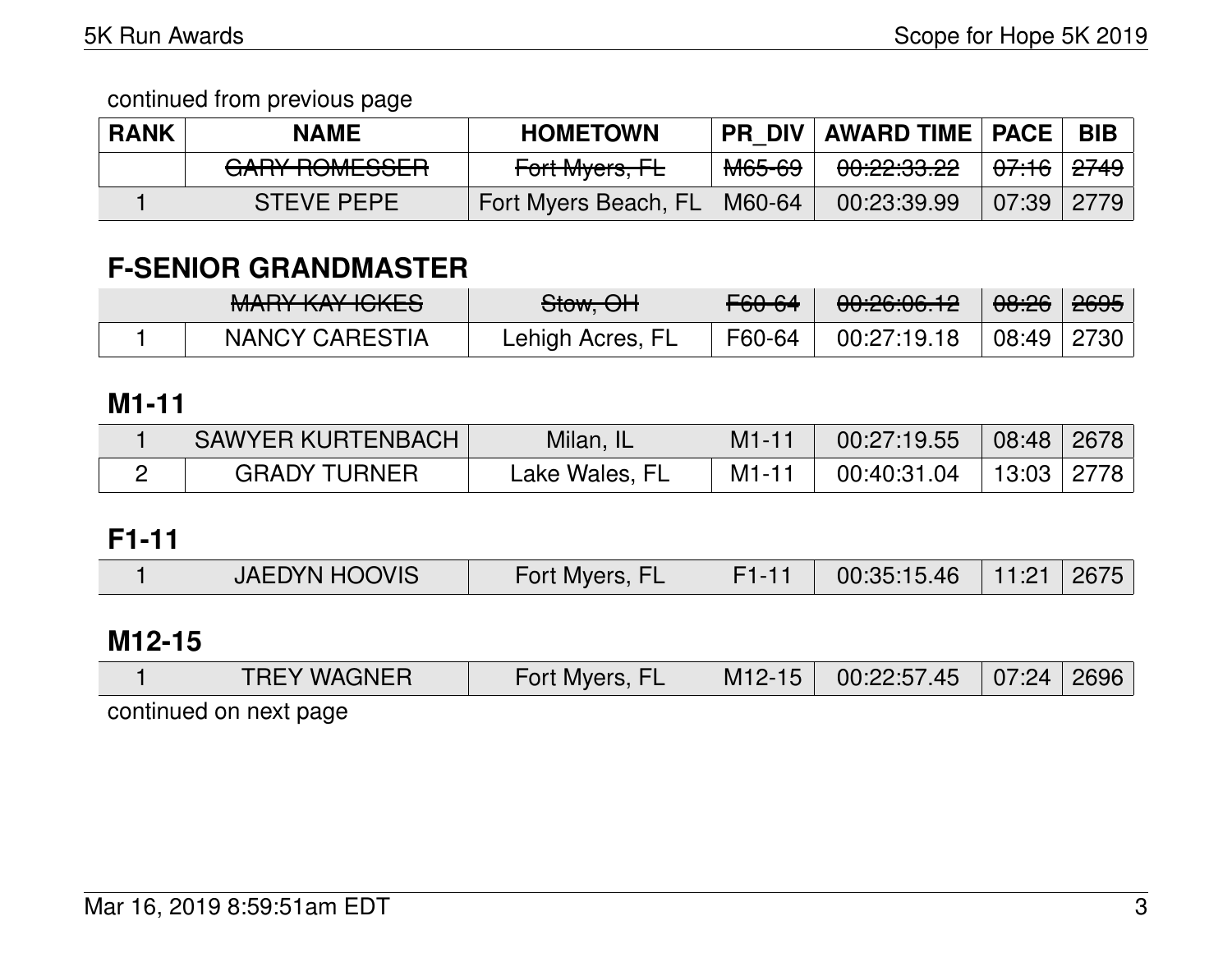| <b>RANK</b> | <b>NAME</b> | <b>HOMETOWN</b> |  | <b>PR DIV AWARD TIME   PACE  </b> |  | BIB |
|-------------|-------------|-----------------|--|-----------------------------------|--|-----|
|-------------|-------------|-----------------|--|-----------------------------------|--|-----|

## **M16-19**

| MIKKEL SNITGAARD   Fort Myers, FL   M16-19   00:26:29.62   08:32   2761 |                                                      |  |  |
|-------------------------------------------------------------------------|------------------------------------------------------|--|--|
| DYLAN MCCORMICK   Fort Myers, FL   M16-19   00:29:12.98   09:25   2660  |                                                      |  |  |
| <b>CHRISTIAN AVILA</b>                                                  | Fort Myers, FL   M16-19   00:36:32.08   11:46   2721 |  |  |

### **M20-24**

| <b>ERIC TOLEP</b>    | Fort Myers, FL                                           | M20-24   | $00:27:50.34$ 08:58 2736 |            |  |
|----------------------|----------------------------------------------------------|----------|--------------------------|------------|--|
| MICHAEL PERKINS      | 「Lehigh Acres, FL   M20-24   00:30:01.12    09:40   2750 |          |                          |            |  |
| <b>ELLIOTT WHITE</b> | Tampa, FLI                                               | $M20-24$ | 00:34:56.71              | 11:15 2762 |  |

## **F20-24**

| NICOLE MAZZOLA       | Fort Myers, FL                                       | $F20-24$       | 00:24:03.84               | $\mid 07:45 \mid 2669 \mid$ |  |
|----------------------|------------------------------------------------------|----------------|---------------------------|-----------------------------|--|
| <b>PAIGE BELCHER</b> | Fort Meade, FL   F20-24   00:34:57.01   11:15   2774 |                |                           |                             |  |
| <b>JESSICA KANE</b>  | Cape Coral, FL                                       | $ $ F20-24 $ $ | $\frac{1}{2}$ 00:37:50.32 | $\mid$ 12:11   2716         |  |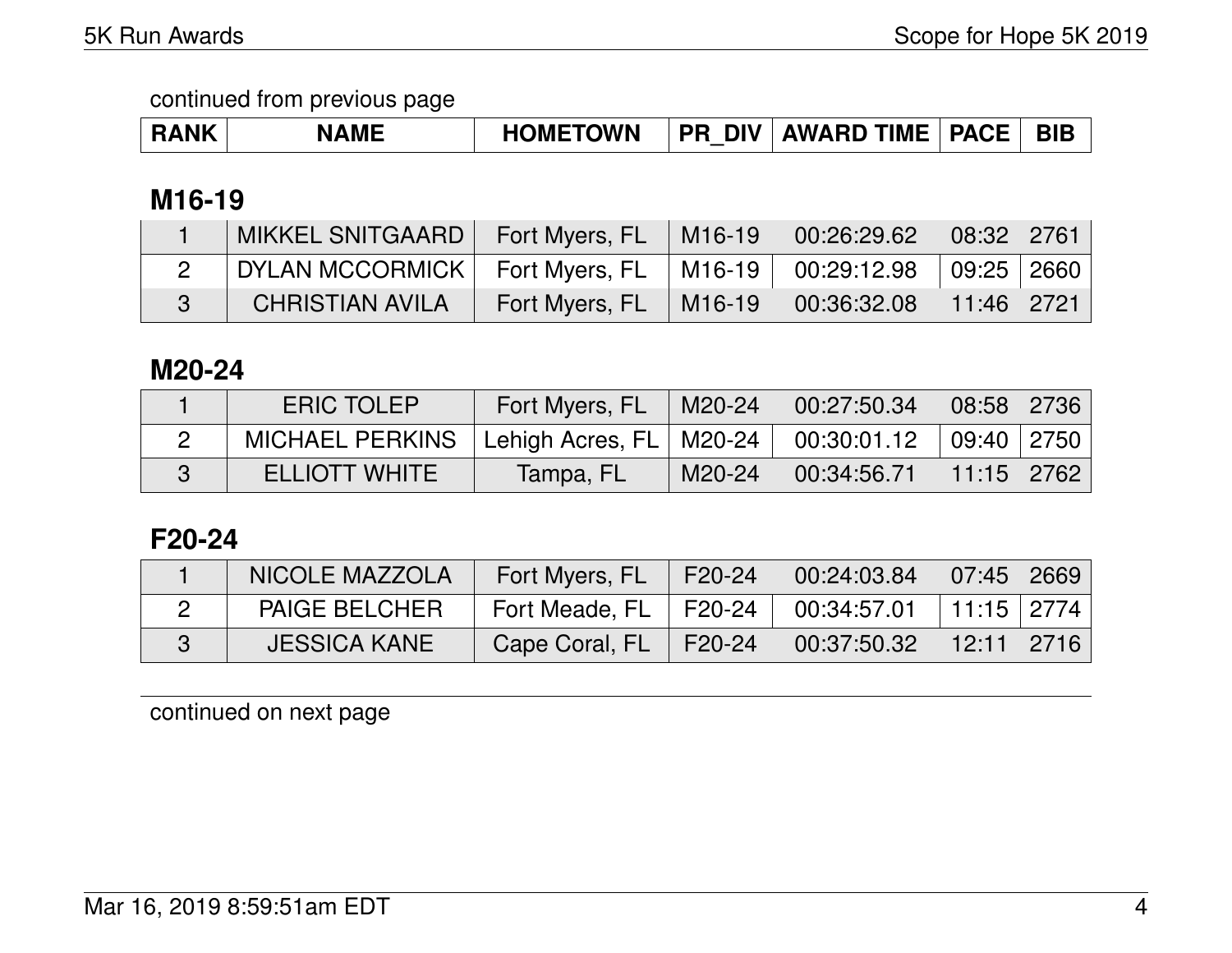| <b>RANK</b>    | <b>NAME</b>             | <b>HOMETOWN</b> |                    | <b>PR DIV AWARD TIME   PACE  </b>     |                  | <b>BIB</b>      |  |  |
|----------------|-------------------------|-----------------|--------------------|---------------------------------------|------------------|-----------------|--|--|
| M25-29         |                         |                 |                    |                                       |                  |                 |  |  |
|                | RICO MARTINEZ           | Waterbury, CT   | M <sub>25-29</sub> | 0.01.00.00<br><u>UU. Z. I. JJ. UU</u> | <del>06:59</del> | <del>2775</del> |  |  |
|                | <b>KELTON SPLETT</b>    | Minneapolis, MN | M25-29             | 00:22:18.99                           | 07:11            | 2777            |  |  |
| $\overline{2}$ | <b>JONATHAN BOYD</b>    | Florida, US     | M25-29             | 00:22:58.00                           | 07:24            | 2744            |  |  |
| 3              | <b>BRANDON PETERSON</b> | Florida, US     | M25-29             | 00:24:46.13                           | 07:59            | 2745            |  |  |

### **F25-29**

| <b>BRIA THAMARUS</b> | Naples, FL     | F25-29 | 00:23:40.73 | $07:38$ 2653 |      |
|----------------------|----------------|--------|-------------|--------------|------|
| SIMONE CUCCURULLO    | Fort Myers, FL | F25-29 | 00:26:26.66 | 08:31 ∣      | 2691 |
| AMANDA ROSEN         | Fort Myers, FL | F25-29 | 00:37:40.66 | $12:08$ 2754 |      |

## **M30-34**

| RAYMOND AGOSTINO   Cape Coral, FL   M30-34   00:26:31.10   08:33   2690 |                |                                                 |  |
|-------------------------------------------------------------------------|----------------|-------------------------------------------------|--|
| <b>SHANE WILLIS</b>                                                     | Fort Myers, FL | $\mid$ M30-34 $\mid$ 00:33:41.21   10:51   2776 |  |

# **F30-34**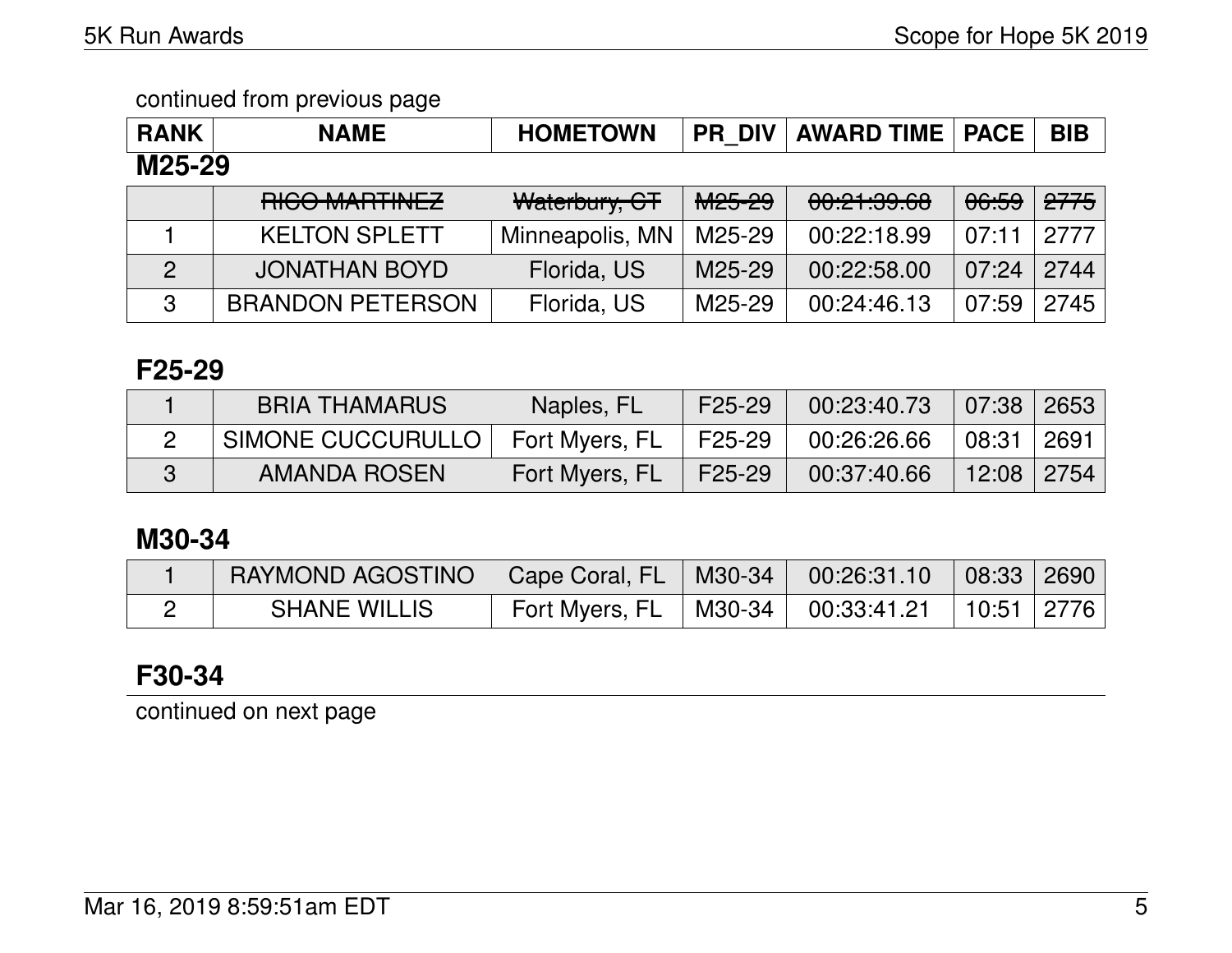continued from previous page

| <b>RANK</b> | <b>NAME</b>          | <b>HOMETOWN</b> |        | PR DIV   AWARD TIME   PACE |       | <b>BIB</b> |
|-------------|----------------------|-----------------|--------|----------------------------|-------|------------|
|             | <b>TERESA SPANO</b>  | Cape Coral, FL  | F30-34 | 00:24:20.98                | 07:51 | 2688       |
|             | <b>ASHLEE ORTIZ</b>  | Immokalee, FL   | F30-34 | 00:33:22.74                | 10:45 | 2646       |
|             | <b>ASHLEY REAGAN</b> | Cape Coral, FL  | F30-34 | 00:36:54.96                | 11:53 | 2663       |

## **M35-39**

| ANAND CHRISTOPHER    | Chicago, IL    | M35-39  | 00:23:42.68 | $07:38$   2756 |  |
|----------------------|----------------|---------|-------------|----------------|--|
| <b>JUSTIN TURNER</b> | Lake Wales, FL | M35-39, | 00:24:37.34 | 07:56   2726   |  |
| <b>JAMES DALY</b>    | Villa Park, IL | M35-39  | 00:26:11.69 | $08:26$ 2701   |  |

### **F35-39**

| <b>JESSA RHODES</b>   | Fort Myers, FL                | F35-39 | 00:25:00.13 | $08:03 \mid 2694$ |      |
|-----------------------|-------------------------------|--------|-------------|-------------------|------|
| DANIELLE STOKER       | Fort Myers, FL                | F35-39 | 00:25:33.98 | 08:14   2738      |      |
| <b>CARISSA PEARCE</b> | North Fort Myers, FL   F35-39 |        | 00:27:27.72 | $\sqrt{08:51}$    | 2667 |

### **F40-44**

| <b>COURTNEY HOOVIS</b> | Fort Myers, FL | F40-44 00:28:33.73 09:12 2676 |  |
|------------------------|----------------|-------------------------------|--|
| continued on next page |                |                               |  |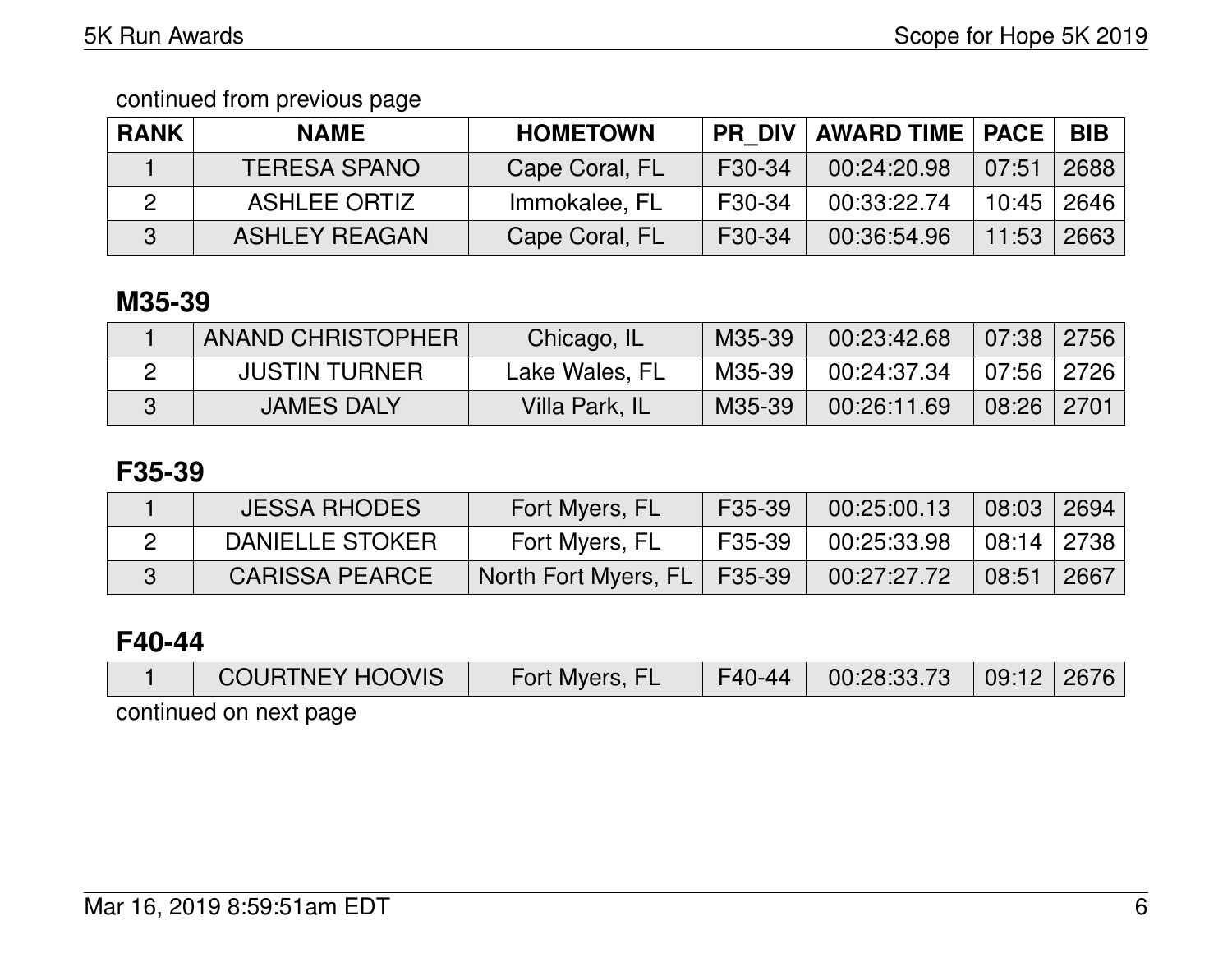| <b>RANK</b> | <b>NAME</b>           | <b>HOMETOWN</b>         | PR DIV AWARD TIME   PACE   BIB |                |                |
|-------------|-----------------------|-------------------------|--------------------------------|----------------|----------------|
|             | <b>KELLEY HAMMOND</b> | Cape Coral, FL   F40-44 | 00:28:35.23                    | $09:13$ 2683   |                |
|             | <b>TRACY SHAW</b>     | Cape Coral, FL   F40-44 | 00:28:46.42                    | $\sqrt{09:16}$ | $ 2680\rangle$ |

## **M45-49**

| DARREN WALLACE                                                                 | Fort Myers, FL   M45-49    | $00:23:05.85$ 07:27 2759 |            |  |
|--------------------------------------------------------------------------------|----------------------------|--------------------------|------------|--|
| SERGIO ROBERTO DA ROCHA   Fort Myers, FL   M45-49   00:26:00.92   08:23   2723 |                            |                          |            |  |
| <b>STEVE ROBBINS</b>                                                           | Fort Myers, FL   M45-49  \ | 00:26:48.91              | 08:38 2734 |  |

### **F45-49**

|   | <b>TASHA WALLACE</b>                                  | Fort Myers, FL       | <del>F45-49</del> | 00:22:36.18 | 07.17            | 2760            |
|---|-------------------------------------------------------|----------------------|-------------------|-------------|------------------|-----------------|
|   | <u>IANI IZI IDTENID ACLI</u><br><b>JUURNULLENDAUN</b> | <del>Milan, IL</del> | <del>F45-49</del> | 00:23:54.34 | <del>07:42</del> | <del>2679</del> |
|   | <b>KATHLEEN CORLETT</b>                               | Fort Myers, FL       | F45-49            | 00:27:56.22 | 09:00            | 2687            |
| 2 | <b>LAURIE STURRUP</b>                                 | Cape Coral, FL       | F45-49            | 00:31:24.22 | 10:07            | 2666            |
| 3 | <b>LORI MCFATE</b>                                    | Bettendorf, IA       | F45-49            | 00:31:33.72 | 10:10            | 2665            |

## **M50-54**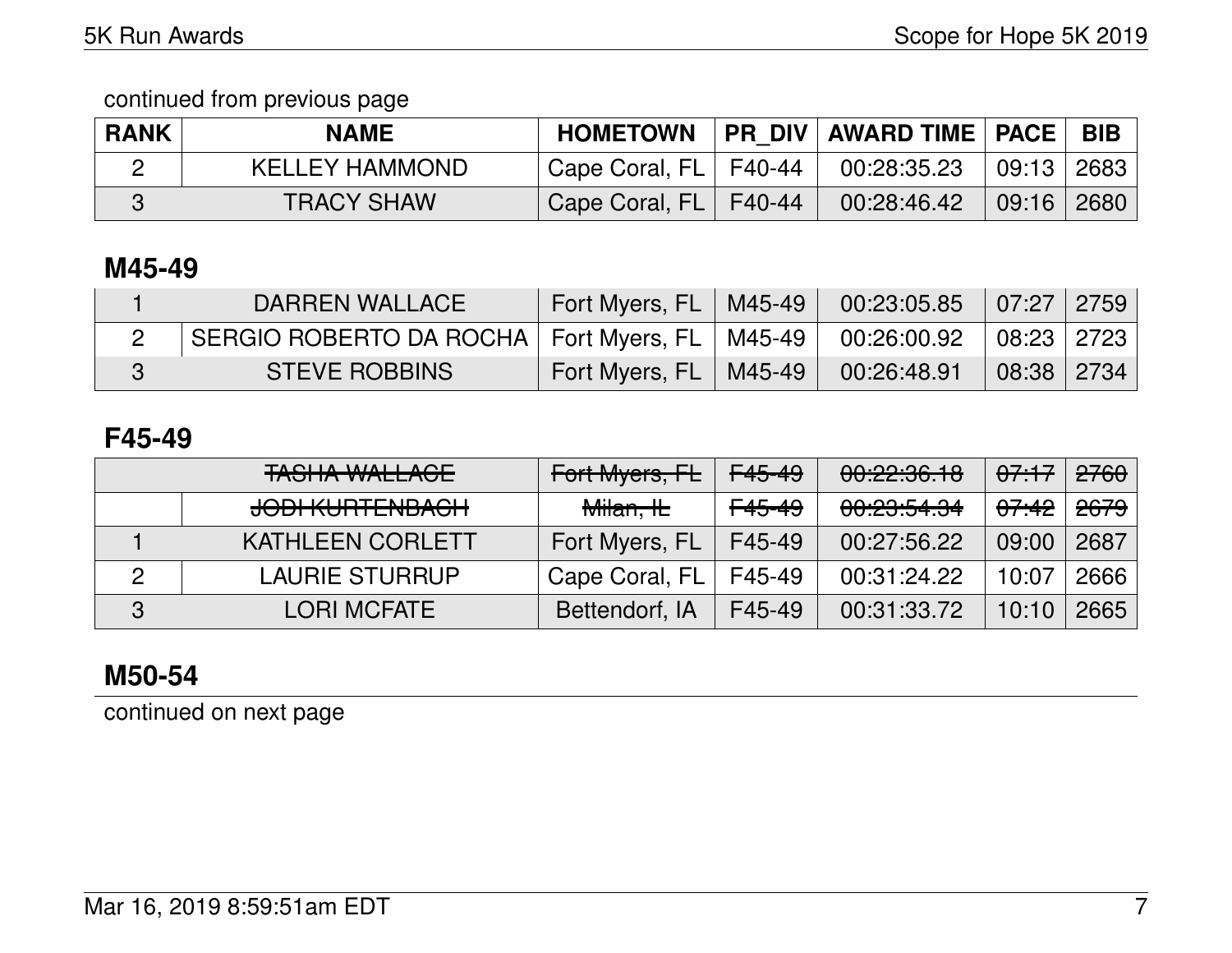| <b>RANK</b> | <b>NAME</b>        | <b>HOMETOWN</b> |        | <b>PR DIV AWARD TIME   PACE  </b> |                | <b>BIB</b> |
|-------------|--------------------|-----------------|--------|-----------------------------------|----------------|------------|
|             | ROBERT COULTHARD   | Fort Myers, FL  | M50-54 | 00:24:31.26                       | $07:54$   2706 |            |
|             | <b>THOMAS PEAR</b> | Cape Coral, FL  | M50-54 | 00:28:04.54                       | 09:03 2766     |            |
|             | DARYL KANE         | Cape Coral, FL  | M50-54 | 00:32:20.42                       | $10:25$   2718 |            |

## **F50-54**

|  | CHRISTINE COULTHARD | Fort Myers, FL |  | F50-54   00:28:50.10   09:17   2705 |  |  |
|--|---------------------|----------------|--|-------------------------------------|--|--|
|--|---------------------|----------------|--|-------------------------------------|--|--|

### **M55-59**

| <b>SCOTT KOOK</b>    | Alva, FL       | M55-59 | 00:25:21.15 | 08:10 2656       |  |
|----------------------|----------------|--------|-------------|------------------|--|
| <b>TOM SAMMONS</b>   | Cape Coral, FL | M55-59 | 00:25:52.64 | │ 08:20 │ 2765 │ |  |
| <b>KENNETH TOLEP</b> | Fort Myers, FL | M55-59 | 00:26:07.42 | $08:25$ 2737     |  |

## **F55-59**

| <b>JUDITH MAZZOLA</b> | Bonita Springs, FL   F55-59 |        | 00:26:43.31 | 08:37        | 2670 |
|-----------------------|-----------------------------|--------|-------------|--------------|------|
| <b>CAREN SIMPSON</b>  | Fort Myers, FL              | F55-59 | 00:32:02.28 | 10:19   2732 |      |
| MARTHA HARRIE I       | Fort Myers, FL              | F55-59 | 00:43:59.70 | 14:10   2647 |      |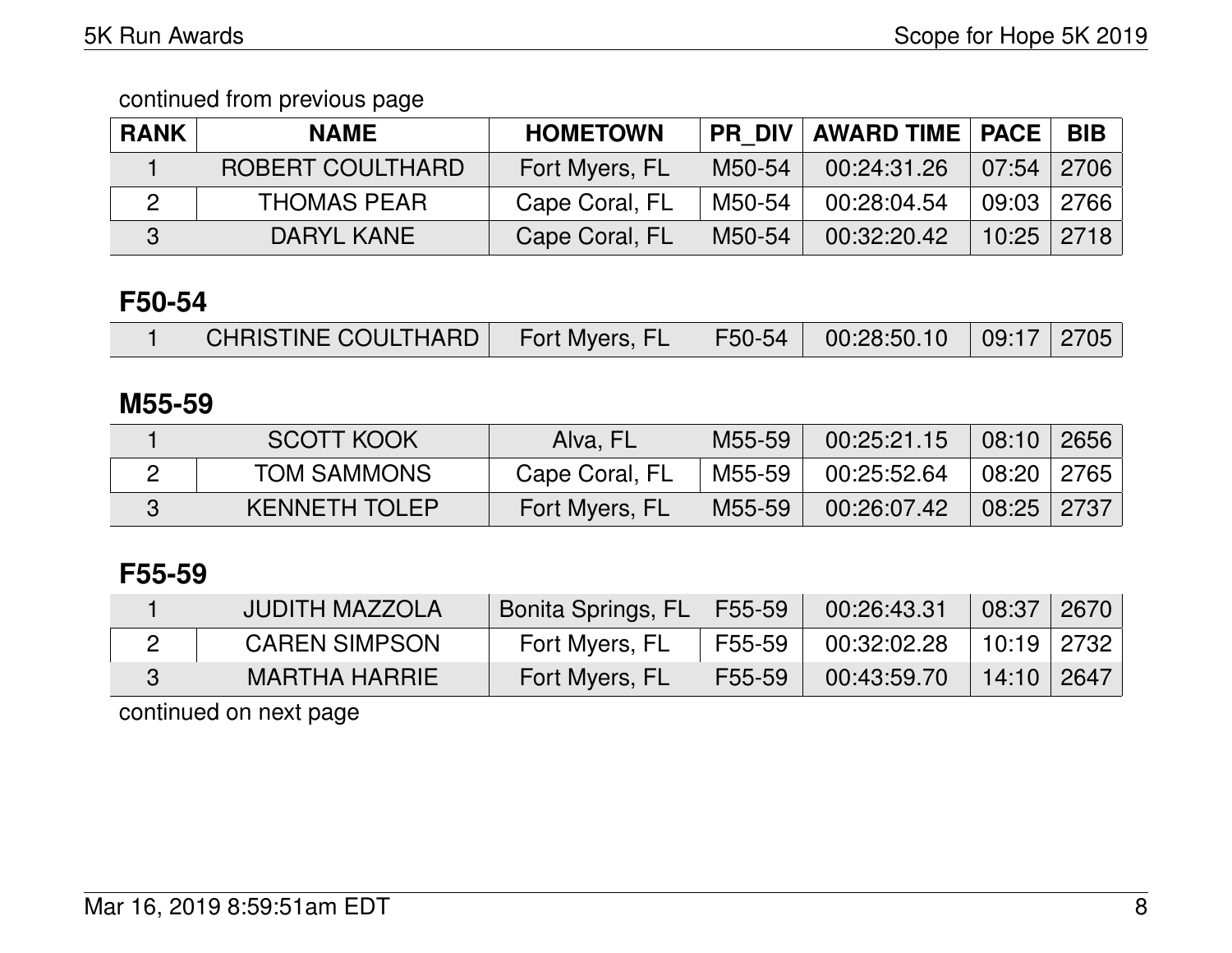| <b>RANK</b> | <b>NAME</b> | <b>HOMETOWN</b> | DIV<br><b>PR</b> |  |  | BIE |
|-------------|-------------|-----------------|------------------|--|--|-----|
|-------------|-------------|-----------------|------------------|--|--|-----|

## **M60-64**

| STEVE PEPE            | Fort Myers Beach, FL | <del>M60-64</del> | 00:23:39.99 | <del>07:38</del> | <del>2779</del> |
|-----------------------|----------------------|-------------------|-------------|------------------|-----------------|
| <b>STEVE ANDERSON</b> | Fort Myers, FL       | M60-64            | 00:24:22.61 | 07:51            | 2714            |
| <b>GLENN BEERS</b>    | Fort Myers, FL       | M60-64            | 00:25:56.47 | 08:21            | 2644            |
| <b>MARK WEBER</b>     | Fort Myers, FL       | M60-64            | 00:27:23.69 | 08:50            | 2769            |

## **F60-64**

|   | <b>MARY KAY ICKES</b>             | Stow, OH         | <del>F60-64</del> | 00:26:06.12 | 08:25            | <del>2695</del> |
|---|-----------------------------------|------------------|-------------------|-------------|------------------|-----------------|
|   | MAMOV CADECTIA<br>NAIVUT VAHLUTIA | Lehigh Acres, FL | F60-64            | 00:27:19.18 | <del>08:48</del> | <del>2730</del> |
|   | <b>FRANCINE GOLDEN</b>            | Lehigh Acres, FL | F60-64            | 00:29:04.20 | 09:22            | 2642            |
|   | LYN BRAY-FORSTROM                 | Quinnesec, MI    | F60-64            | 00:30:49.20 | 09:56            | 2702            |
| 3 | <b>BETTY FERGUSON</b>             | Cape Coral, FL   | F60-64            | 00:33:15.52 | 10:43            | 2758            |

### **M65-69**

| $\bigcap$<br><del>UAITH TUNLOOLN</del> | $\Gamma$ <sub>a</sub> $\mu$ M <sub>u</sub> $\alpha$<br>$T$ UILIWIYEIS, IE | MCFCO<br><del>MOJ UJ</del> | 0.0000000<br><del>00.22.00.22</del> | $\Delta$ 7.4 $\Delta$<br><del>ण .।०</del> । <del>टा १</del> ७ । | $\Omega$ |  |  |  |  |
|----------------------------------------|---------------------------------------------------------------------------|----------------------------|-------------------------------------|-----------------------------------------------------------------|----------|--|--|--|--|
| continued on next nane                 |                                                                           |                            |                                     |                                                                 |          |  |  |  |  |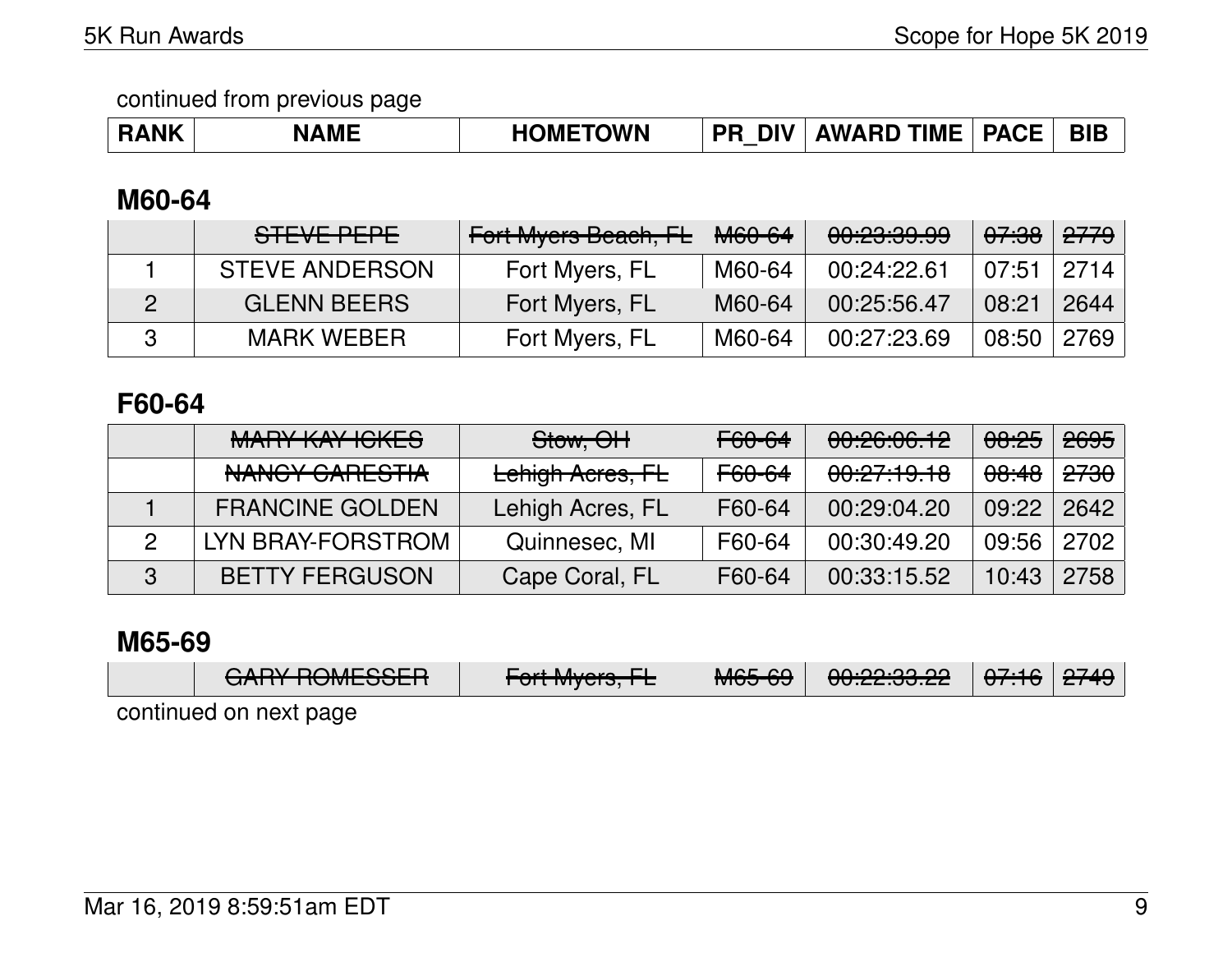| <b>RANK</b> | <b>NAME</b>           | <b>HOMETOWN</b>  | <b>PR DIV</b> | <b>AWARD TIME   PACE  </b> |            | <b>BIB</b> |
|-------------|-----------------------|------------------|---------------|----------------------------|------------|------------|
|             | <b>STEVE KILCLINE</b> | Lehigh Acres, FL | M65-69        | 00:29:47.35                | 09:36 2672 |            |
|             | DR. JOHN KAGAN        | Fort Myers, FL   | M65-69        | 00:40:31.70                | 13:03 2741 |            |

# **F65-69**

|                       | ANNIE HOUBEN   Sebringville, Canada   F65-69 |        | 00:27:50.04                  | $\vert$ 08:58 $\vert$ 2707 $\vert$ |  |
|-----------------------|----------------------------------------------|--------|------------------------------|------------------------------------|--|
| <b>KELLIE GLENDON</b> | Fort Myers, FL                               | F65-69 | $00:36:22.45$   11:43   2708 |                                    |  |
| ROBIN COLE            | Russiaville, IN                              | F65-69 | 00:38:47.55                  | 12:30   2643                       |  |

### **M70-74**

| $\bigcup_{i=1}^{n} \bigcap_{i=1}^{n} \bigcap_{i=1}^{n} \bigcap_{i=1}^{n} \bigcap_{i=1}^{n}$<br><del>JIM QLLIVDON</del> | $\Gamma_{\alpha}$ <sup>+</sup> M <sub>uare</sub> $\Gamma$<br>TUITIVIYUIS, IE | MTO <sub>74</sub><br>MTOTF | <u>no no no n</u><br>0.62.23.07 | ' <del>07:13</del> ' | <del>2709</del> |
|------------------------------------------------------------------------------------------------------------------------|------------------------------------------------------------------------------|----------------------------|---------------------------------|----------------------|-----------------|
| <b>JOHN BRUBAKER</b>                                                                                                   | Chatham, IL                                                                  | M70-74                     | 00:27:16.02                     | 08:47                | 2659            |

## **F70-74**

| B.J. KING         | Estero, FL     | F70-74 | 00:28:40.52 | 09:14   2681     |  |
|-------------------|----------------|--------|-------------|------------------|--|
| <b>CJ QUIGGLE</b> | Fort Myers, FL | F70-74 | 00:33:29.78 | 10:47   2710     |  |
| NANCY ALMOND      | Estero, FL     | F70-74 | 00:35:49.30 | │ 11:32 │ 2713 │ |  |